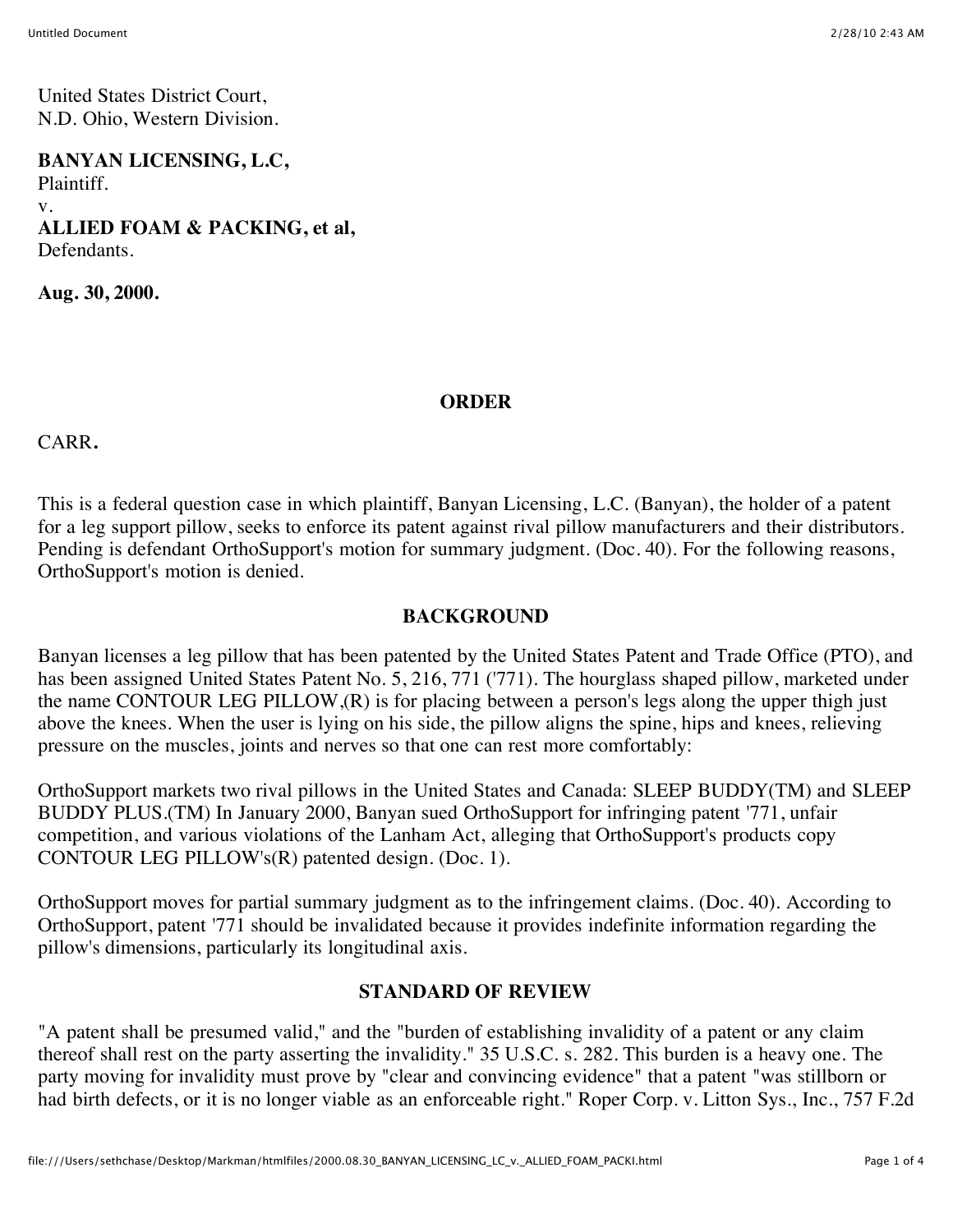1266, 1270 (Fed.Cir.1985). *See also* Ethicon, Inc. v. Quigg, 849 F.2d 1422, 1427 (Fed.Cir.1988) ("Before the courts, a patent is presumed valid and the party asserting invalidity must prove facts to establish invalidity ... by clear and convincing evidence.").

If a claim is fairly susceptible to two or more constructions, the construction adopted "should ... secure to the patentee his actual invention." Smith v. Snow, 294 U.S. 1, 14 (1935). *See also* Whitaker Corp. v. UNR Indus., Inc., 911 F.2d 709, 712 (Fed.Cir.1990) ("[C]laims are generally construed so as to maintain their validity, if possible."). Thus, it is not fatal to a patent that certain of its claims plausibly may be given multiple constructions. Rather, the touchstone of invalidity is that the only claim construction consistent with the patent's claim language and written description renders it invalid. Rhine v. Casio, Inc., 183 F.3d 1342, 1345 (Fed.Cir.1999).

Further, there is a presumption that the claims of a patent are unambiguous, and, therefore, comport with the requirements of 35 U.S .C. s. 112, et seq. Patent applications, unlike contracts, are reviewed by patent examiners, quasi-judicial officials trained in the law and presumed to have some expertise in issuing valid patents. Markman v. Westview Instruments, Inc., 52 F.3d 967, 986 (Fed.Cir.1995) (citing American Hoist & Derrick Co. v. Sowa & Sons, Inc., 725 F.2d 1350, 1359 (Fed.Cir.1984)). "If the patent's claims are sufficiently unambiguous for the PTO, there should exist no factual ambiguity when those same claims are later construed by a court of law in an infringement action." *Id.*

## **DISCUSSION**

OrthoSupport points out that the pillow patented by Banyan has a longitudinal axis "no less [in length] than that of a human thigh," as written in the patent's claim section, which OrthoSupport interprets to mean the length of a person's femur, the bone in the upper leg spanning the distance from one's hip joint to one's knee joint. But in actuality, Banyan's pillow has a longitudinal axis the width of a thigh rather than the length of a femur. Accordingly, OrthoSupport contends that Banyan's patent should be invalidated because its description of the pillow's dimensions-by reference to thigh length-is vague, ambiguous, and subject to multiple interpretations.

OrthoSupport further argues that 98 percent of adults have femurs ranging in length from 11 to 20 inches. Banyan's patent, however, specifies that the longitudinal axis of the pillow should be 10 inches to accommodate most users. This is nonsensical, in OrthoSupport's view, because the pillow as designed (i.e., for people with 10 inch long femurs) would be useful to less than 1 percent of the adult population. Thus, OrthoSupport asserts that Banyan's patent does not meet 35 U.S.C. s. 112's requirement that patent claims be "full, clear and exact," nor does it enable a person ordinarily skilled in the field of the invention to make and use the pillow as claimed.

For these reasons, OrthoSupport seeks the invalidity of patent '771.

A patent applicant must specify "one or more claims particularly pointing out and distinctly claiming the subject matter which the applicant regards as his invention." 35 U.S.C. s. 112. Patent claims serve two functions. First, they establish that the invention at issue can be patented. *See* 3 Donald S. Chisum, Chisum On Patents s. 8.01 (2000). Second, they define the invention and therefore put the public on notice of what, precisely, cannot be made or sold without the patent owner's permission. *Id. See also* Markman, 52 F.3d at 978 ("[I]t is only fair (and statutorily required) that competitors be able to ascertain to a reasonable degree the scope of the patentee's right to exclude.").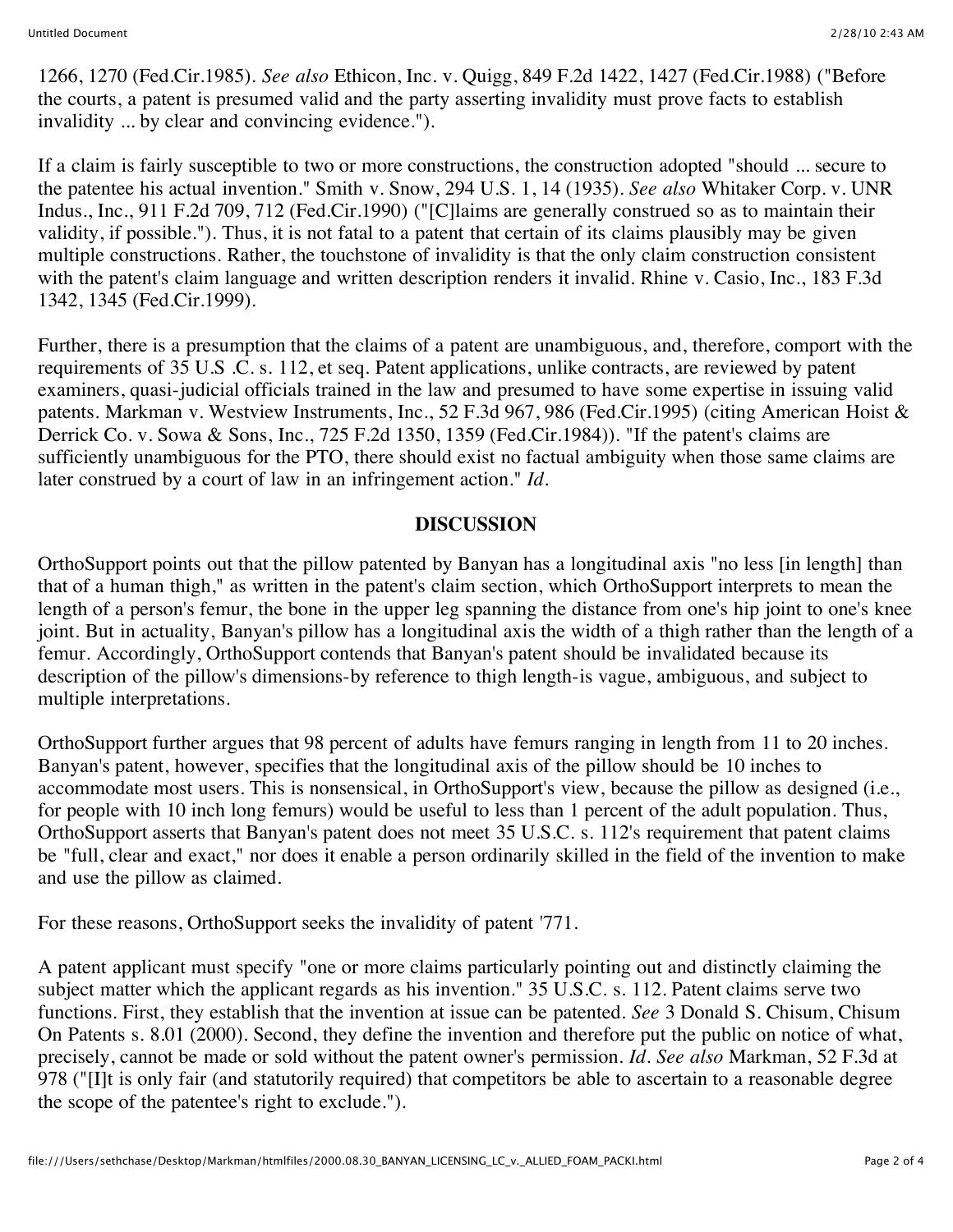Courts must ascertain, as a matter of law, what the words in the claim mean-a process known as claim construction. *See* Markman, 52 F.3d at 977-79 ("[T]he Supreme Court has repeatedly held that the construction of a patent claim is a matter of law exclusively for the court."); Becton Dickinson & Co. v. C.R. Bard, Inc., 922 F.2d 792, 796 (Fed.Cir.1990) (" '[C]laim interpretation may be resolved as an issue of law by the court on summary judgment ....' ") (quoting Johnston v. IVAC Corp., 885 F.2d 1574, 1580 (Fed Cir.1989)). Once this has been done, the trier of fact must evaluate whether the claim, as constructed, covers the alleged infringer's product. Minnesota Mining & Mfg. Co. v. Johnson & Johnson Orthopaedics, 976 F.2d 1559, 1570 (Fed.Cir.1992).

Three sources are to be considered in claim construction: 1) the claims themselves, 2) the specification, and 3) the patent's prosecution history. Markman, 52 F.3d at 979. Disputed terms in claim language should be given the ordinary meaning one skilled in the art would have understood them at the time of the invention. Id. at 986. In some cases, expert testimony may be necessary to aid the court. Fornar Corp. v. Johnson & Johnson, 821 F.2d 627, 631 (Fed.Cir.1987). Further, extrinsic evidence-such as inventor testimony, dictionaries, and learned treatises-may be received by the court in its discretion, but that evidence cannot be interpreted to contradict the express terms of the claim. Markman, 52 F.3d at 980-81.

Here, the claim in dispute is relatively straightforward: patent '771 defines the longitudinal axis of Banyan's pillow to be "a length of no less than that of a human thigh." Does this mean the length of a femur or the cross-sectional thickness of a thigh? Because femurs are considerably longer, on average, than thighs are thick, this question is determinative of the dimensions of the pillow.

On review of patent '771, I hold that the claimed length of the longitudinal axis, when put into context with all the other claims and specifications of the patent, must mean the cross-sectional thickness of a thigh. OrthoSupport has not carried its burden of proving otherwise by clear and convincing evidence, and its summary judgment motion, therefore, shall be denied.

First, the pillow's shape and its placement between the legs when a user is lying down leave little doubt that the longitudinal axis traces the cross-section of one's thigh. The patent describes an hourglass shape which, longitudinally, lies along the thigh's posterior/anterior axis, keeping the legs separated and therefore aligning the spine during sleep:

Pillow has a major longitudinal axis extending through the medial section and the end sections that define a length no less than a typical human thigh in the preferred embodiment. Pillow is sandwiched between the legs of a person in a supine position so that pillow remains between the legs as the person turns from side to side. Opposed portions of the user's ... legs engage pillow and are maintained evenly spaced apart. Proper ventilation between the legs, as well as proper support and alignment of the spine, hips and knees are obtained so as to relieve pain and pressure on muscles, joints and nerves enabling the body to relax and rest comfortably.

That the longitudinal axis corresponds to the thickness of the thigh is further confirmed by numerous diagrams included with the patent. Figure 1 shows that the longitudinal axis of the pillow is oriented along the posterior/anterior axis of the body. *See* Figure 1, *supra.* Similarly, Figures 5 and 6 depict an hourglass shaped pillow designed to cradle the thighs so that the pillow's longitudinal axis is aligned with the thigh's diameter, not the length of the femur: